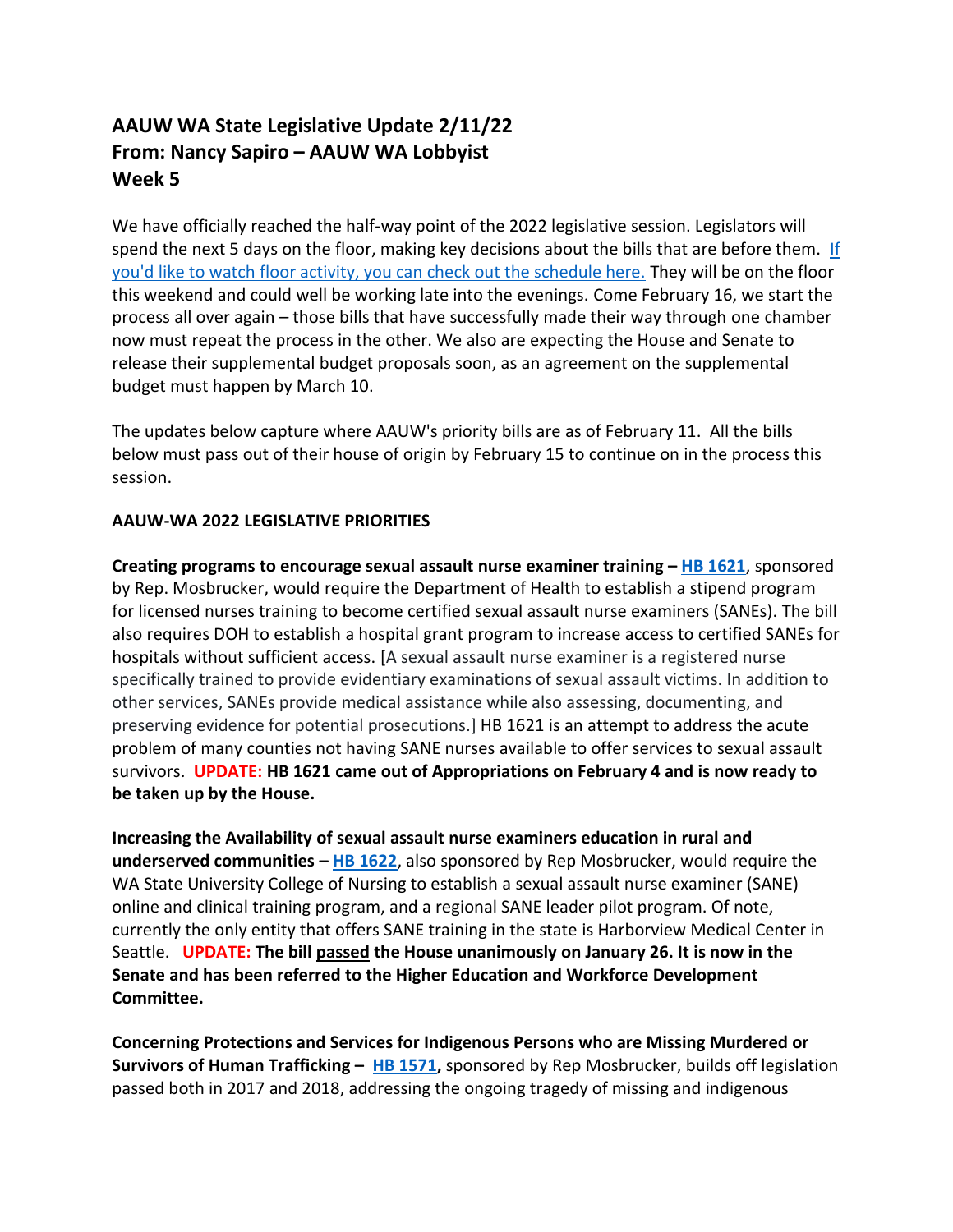persons. Information provided during the public hearing indicates that the indigenous population of WA makes up less than 2% of the population while at same time accounting for almost 80% of the MIP in this state. HB 1517 would create new protections and services for missing and indigenous persons including changes to the duties and responsibilities of coroners and medical examiners; creation of grant programs, and changes to the duties of law enforcement. **UPDATE: HB 1571 passed out of House Appropriations and is ready to be taken up by the House.** 

**Affirm WA Access to Abortion Act – [HB 1851](https://app.leg.wa.gov/billsummary?BillNumber=1851&Initiative=false&Year=2021)** sponsored by Rep Thai, will ensure that qualified licensed health care providers can include abortion services in their practice. This legislation comes at a critical juncture when threats to abortion are intensifying across the country. Thirteen other states already recognize that certain advanced practice clinicians can safely and effectively provide abortion, and providers have already been doing so in Washington under the guidance of two Attorney General Opinions. Passing this legislation would remove legal ambiguity and ensure that providers are not unnecessarily prohibited from offering abortion care when it is within their existing scope of practice. The bill will also modernize the statute's language to be gender neutral and inclusive. **UPDATE: HB 1851 is expected to be debated on the House floor February 11.**

**Changes to the Paid Family Leave – [SB 5649,](https://app.leg.wa.gov/billsummary?BillNumber=5649&Year=2021&Initiative=false)** sponsored by Senator Robinson, will update the state's PFML statute by making the following improvements: allowing people to apply up to 45 days in advance of an expected leave; extending family caregiving leaves up to 14 days after the death of the family member for whom the worker was providing care, or after the death of a newborn or stillborn child; allowing people to take medical leave during the first 6 weeks after giving birth without requiring additional medical certification; sunsetting the temporary exemption of workers covered by a collective bargaining agreement; and making public the list of employers with approved Voluntary Plans. The bill was modified substantially in policy committee. The Employment Security Department announced likely cash flow issues in the PFML trust fund in March or April, before the first quarter of payroll premiums come in at the end of April. They've asked for \$82 million to be made available from the state General Fund as they need funds to continuing paying benefits in a timely manner. The trust fund issue undermined the possibility for bipartisan consensus on the modest PFML improvement bill as originally drafted. The new version cuts most of those improvements and creates new accountability measures, including an actuarial study and audit of the PFML program administration. Advocates continue to work to try to get the substantive policy elements back into the bill. **UPDATE: The bill is ready to be taken up by the Senate.** 

**Providing Wage and Salary Information - [SB 5761,](https://app.leg.wa.gov/billsummary?BillNumber=5761&Year=2021&Initiative=false)** sponsored by Senator Randall, will expand upon current law, by requiring employers to disclose additional information in job postings. Specifically, when posting job openings, an employer would have to disclose the hourly or salary compensation, or a range of the compensation, and a general description of the benefits offered. The bill was heard in Senate Labor on January 17; it passed out of committee on a partisan vote on January 27. **UPDATE: The bill passed out of the Senate on February 9 on a vote of 27-21 and now moves to the House.**